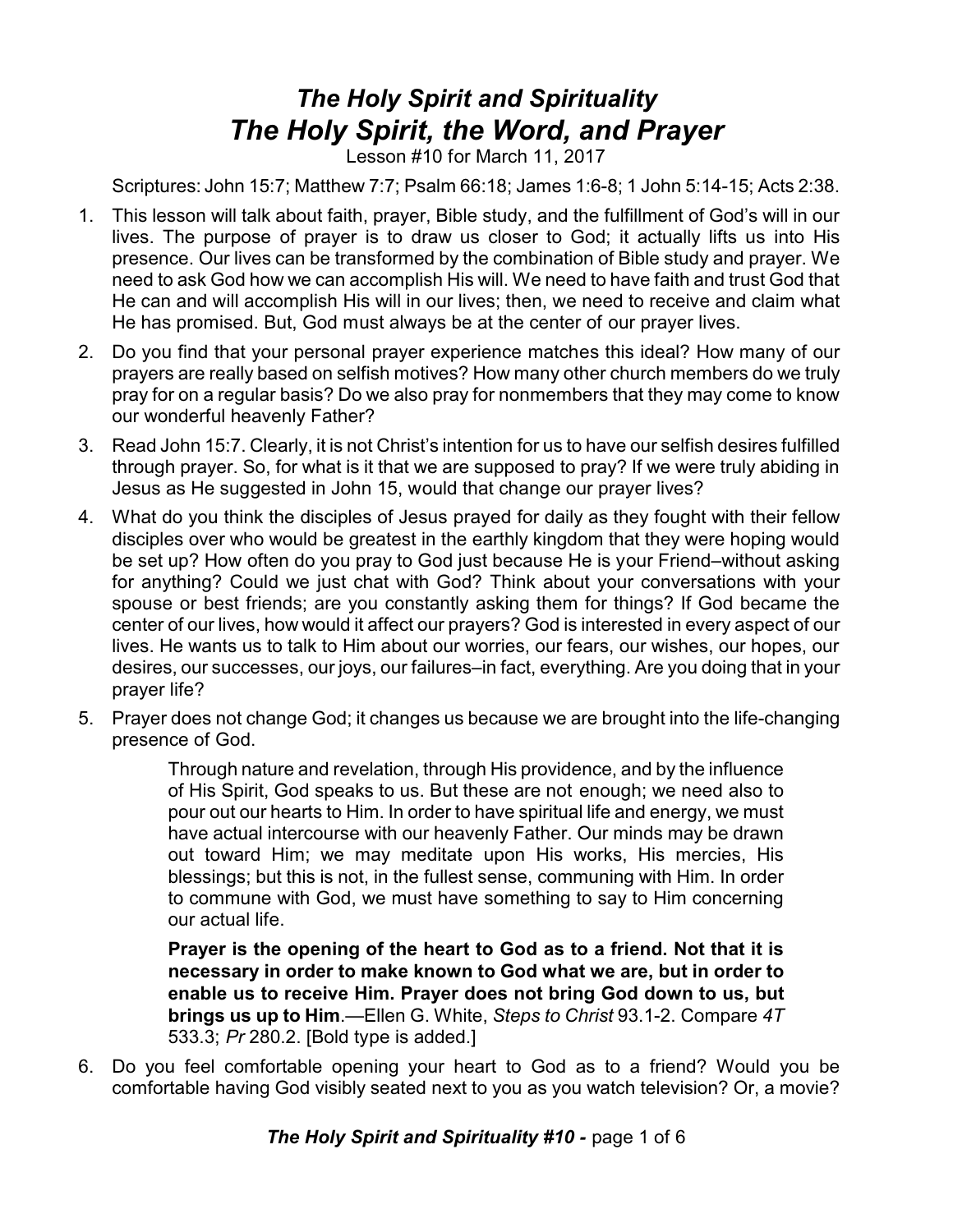- 7. Review the details of your prayer life. What do you pray for? When do you pray? Why do you pray for those things? Do you need to make changes in the way you pray? Do you pray frequently? How often do you beg for God to change you so that you can have a better relationship with Him?
- 8. There are three main aspects that we need to remember when we talk about prayer: 1) We need to *ask* God to fulfill His promises to us. 2) We need to *believe* and *trust* God that He, in fact, will do those things. Then, 3) We need to prepare our lives to *receive* and *claim* what He has promised. These are sometimes called the "ABCs of prayer."
- 9. We all believe that God knows us and understands us better than we do ourselves. He knows not only our past and our present, but also our future. There is nothing about us that He does not understand. So, when we ask God for something which is in accordance with His will, that gives Him permission in the setting of the great controversy to give it to us. If God were just giving us what He knows that we need but for which we have not asked, then Satan would cry, "Foul!"
- 10. Read Mark 11:24; 1 John 5:14-15; and Psalm 66:18. If we are asking for something that we know God is anxious to give us, what could possibly hinder the answering of those prayers? If our requests are selfish, how would that promote the kingdom of God? We must ask for forgiveness; and then, with God's help, we must seek to forsake our sins in order to really benefit from God's gifts. We truly can ask God for anything; nothing is too small or too great or too unimportant to talk to God about.
- 11. However, there are some conditions to be met when we ask for something from God. If we are not willing to submit to His will and especially if our requests reflect only our selfish and sinful desires, there is no way God will answer such prayers. (See Isaiah 59:1-2.)

So it is with every other one of God's requirements. All His gifts are promised on condition of obedience. God has a heaven full of blessings for those who will co-operate with Him. All who obey Him may with confidence claim the fulfillment of His promises.—Ellen G. White, *Christ's Object Lessons* 145.1.

12. Surely, none of us have any doubts about God's generosity. So, we should come boldly to Him with our thoughts and our desires.

> The Lord is not glorified by the tame supplications which show that nothing is expected. He desires every one who believes, to approach the throne of grace with earnestness and assurance.—Ellen G. White, *Signs of the Times*, August 7, 1901, par 8; *YRP* 284.5.

- 13. We have talked at some length about faith and how that relates to the Holy Spirit and to God. *Faith* is a word which describes our relationship with God. Hebrews 11:6 tells us that without faith it is impossible to please Him.
- 14. There are about 3000 promises that God has made to us that are recorded in His Word. Can we claim in faith those promises which He has already made?
- 15. How can we know that we are asking according to God's will unless we are very familiar with the Bible? People have twisted God's Word to support almost every imaginable position.
- 16. Read James 1:6-8. Do we really want to be as unreliable as the angry waves of the ocean? So, God says you must be clear on why you want what you want, and it must be in accordance with His will. How does that work? Could we correctly trust in God's promises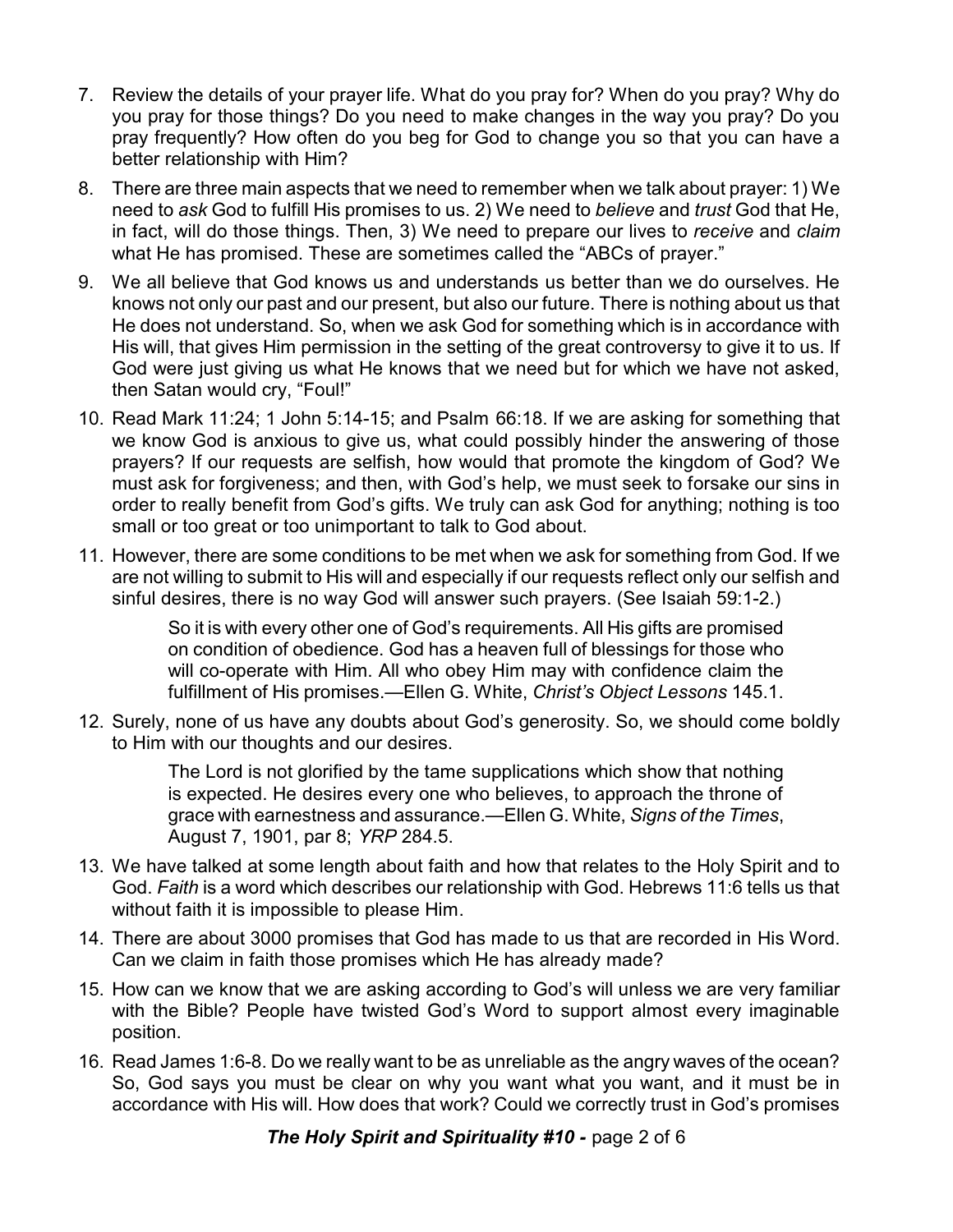if we are hardly acquainted with the Scriptures or the One behind all of Scripture? Our faith is based on the absolute certainty of the reliability of God's Word. We know for sure that He exists and He wants to have a meaningful relationship with us. In that context, we can pray, claiming His promises. But, God does not ask us to trust Him as a stranger. If we entertain doubts about the reliability of His Word or the reliability especially of His promises, how can He give us anything?

17. Are we prepared to take God at His word? Hebrews 11:1 (*NASB*) says: "Faith is the assurance of things hoped for, the conviction of things not seen." We may not yet see how God will fulfill His promises to us; but, we must believe and have faith that He will do so. His promises to us may not be fulfilled in the way we hope or at the time we hope; but, we must trust Him to do it in the way He knows is best. And we must remember that God will not violate the freedom of any of His children; so, we should not ask Him to do so! With God nothing is impossible. (Luke 1:37) Should we pray for backsliding children?

> Prayer and preaching, without the exercise of living faith in God, will be in vain. But the touch of faith opens to us the divine treasure house of power and wisdom; and thus, through instruments of clay, God accomplishes the wonders of His grace.—Ellen G. White, *5T* 228.2.

- 18. So, how do we "grow" our faith? (Romans 10:17)
- 19. When we have asked God for what we believe is in His will for us to have and we trust Him to be faithful in fulfilling His promises, then we must claim, in faith, the fulfillment. Prayer is not just a way to get things; prayer is communication with God. How do you communicate with your closest friends?
- 20. So, how do we claim the things for which we have prayed?
- 21. Read 1 John 5:14-15. One way in which we can claim God's promises is by thanking Him for fulfilling them on our behalf.
- 22. We must believe that "for any gift He has promised, we may ask; then we are to believe that we receive, and return thanks to God that we have received."—Ellen G. White, *Education* 258.1. Is that presumptuous?
- 23. This may seem to be a very tall order for us of little faith. Read Luke 8:11. Jesus compared His Word to a seed. We know that, genetically, an entire, fruitful, apple tree is contained in that tiny apple seed. Just so, the gift of God is contained in His promises.
- 24. One excellent example of how we are to pray, to have faith, and to claim God's fulfillment is the story of the resurrection of Lazarus as recorded in John 11. We know, in fact, that Jesus was well aware of what God planned to do on that occasion. John 11:11 assures us that Jesus did what He did because He was carrying out God's will as They had already planned.
- 25. Read John 11:39-41. It is interesting to notice that Jesus thanked the Father in advance for resurrecting Lazarus; Lazarus was still dead. The stone was still rolled in front of the grave; but, Jesus knew what was coming. Could we claim God's promises in that way?

The Lord says, "Call upon Me in the day of trouble." Ps. 50:15. He invites us to present to Him our perplexities and necessities, and our need of divine help. He bids us be instant in prayer. As soon as difficulties arise, we are to offer to Him our sincere, earnest petitions. By our importunate prayers we give evidence of our strong confidence in God. The sense of our need leads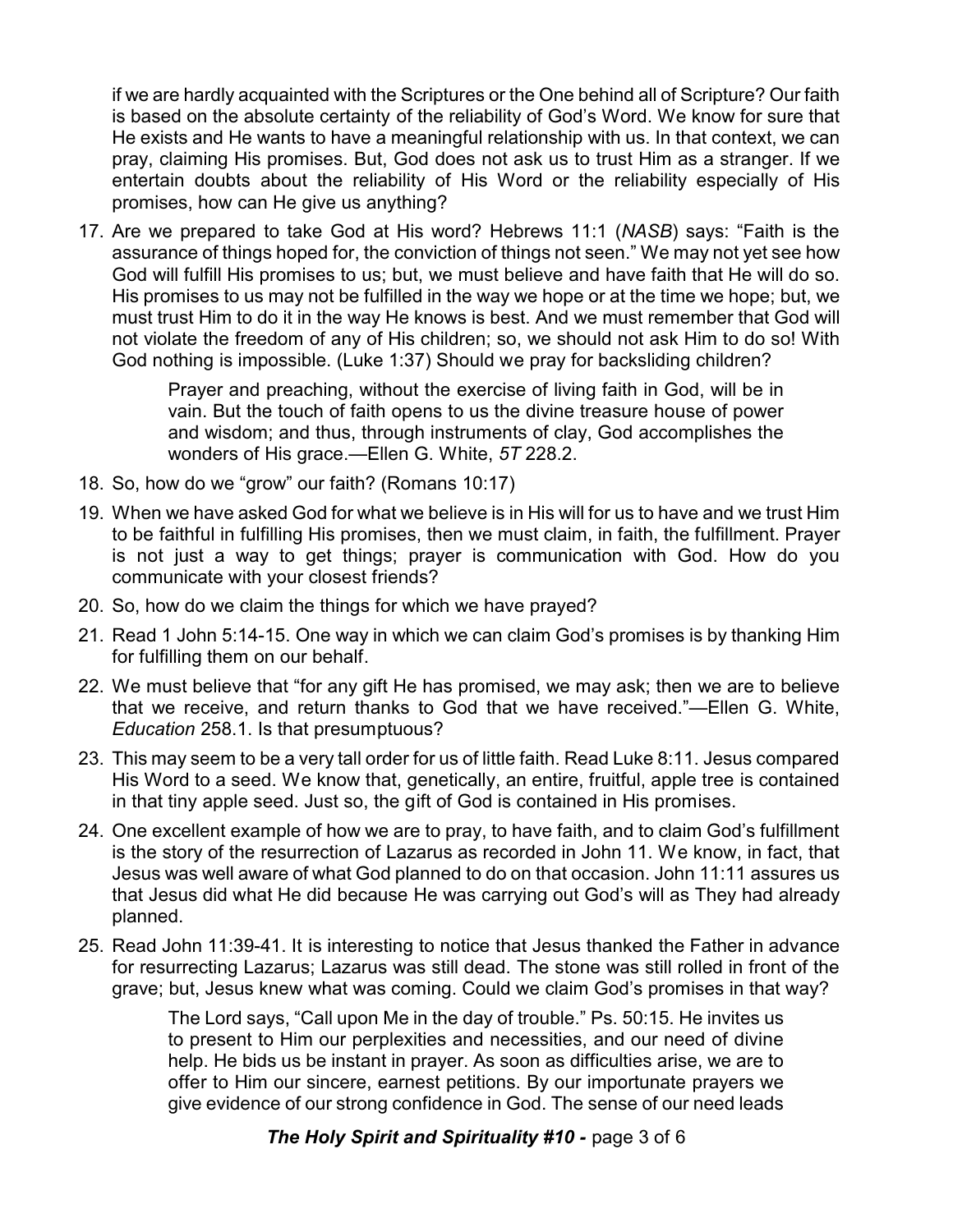us to pray earnestly, and our heavenly Father is moved by our supplications.—Ellen G. White, *Christ's Object Lessons* 172.2.

- 26. How do you think our prayer lives would be changed if we actually practiced praying in that way on a daily basis? Would we see answers to our prayers? Are we prepared to ask for things we know are consistent with God's promises?
- 27. Read Ephesians 3:16 and Acts 2:38. Without a doubt, the most important gift that God could ever give us is His Holy Spirit. And by giving us the Holy Spirit, God is, in fact, giving of Himself. So, what prevents Christians from receiving the Holy Spirit in His fullness? There is only one major obstacle that is really important, and that is us. Usually, we are unprepared to receive the Holy Spirit according to God's plan. We need to repent of our sins; we need to recognize that God's plan for our lives is the very best one possible; and then, we need to seek each day to live lives closer and closer to the pattern Jesus laid down for us. The Holy Spirit can hardly wait for us to cooperate with Him in that way.
- 28. That is a tall order for selfish human beings. But, we must never question God's willingness to do it.

The heavenly Parent is more willing to give the Holy Spirit to them that ask Him than earthly parents are to give good gifts to their children.—Ellen G. White, *Ye Shall Receive Power* 284.3; *ST*, August 7, 1901, par. 6. Compare Luke 11:11; Matthew 7:9-11.

- 29. But, as we have studied in previous lessons, the purpose of receiving the Holy Spirit is not to benefit us or even to emphasize our relationship with the Holy Spirit; the Holy Spirit is given to help us build up the body of Christ, His church.
- 30. Read Ephesians 2:18. Compare Galatians 3:28. How do you understand these words?

**Ephesians 2:18** (*GNB*): It is through Christ that all of us, Jews and Gentiles, are able to come in the one Spirit into the presence of the Father.

- 31. Without that relationship with God that we call faith, we can hope for nothing. Our spiritual lives will go nowhere. That relationship is built up through Bible study which the Holy Spirit will help us to understand and prayer. The Holy Spirit will teach us how to pray.
- 32. But, every Christian knows that there are times when we pray for things which we think are right, but, they do not seem to happen. So, what should we do when God does not seem to respond to our prayers?

But be not discouraged if your prayers do not seem to obtain an immediate answer. The Lord sees that prayer is often mixed with earthliness. Men pray for that which will gratify their selfish desires, and the Lord does not fulfill their requests in the way which they expect. He takes them through tests and trials, He brings them through humiliations, until they see more clearly what their necessities are. He does not give to men those things which will gratify a debased appetite and which will prove an injury to the human agent and make him a dishonor to God. He does not give men that which will gratify their ambition and work simply for self-exaltation. When we come to God we must be submissive and contrite of heart, subordinating everything to His sacred will.—Ellen G. White, *The Advent Review and Sabbath Herald*, November 19, 1895, par. 9; *In Heavenly Places* 89.3; *BLJ* 17.3.

33. Try to answer for yourself the question, "What has prayer done in your life?" What spiritual

*The Holy Spirit and Spirituality #10 - page 4 of 6*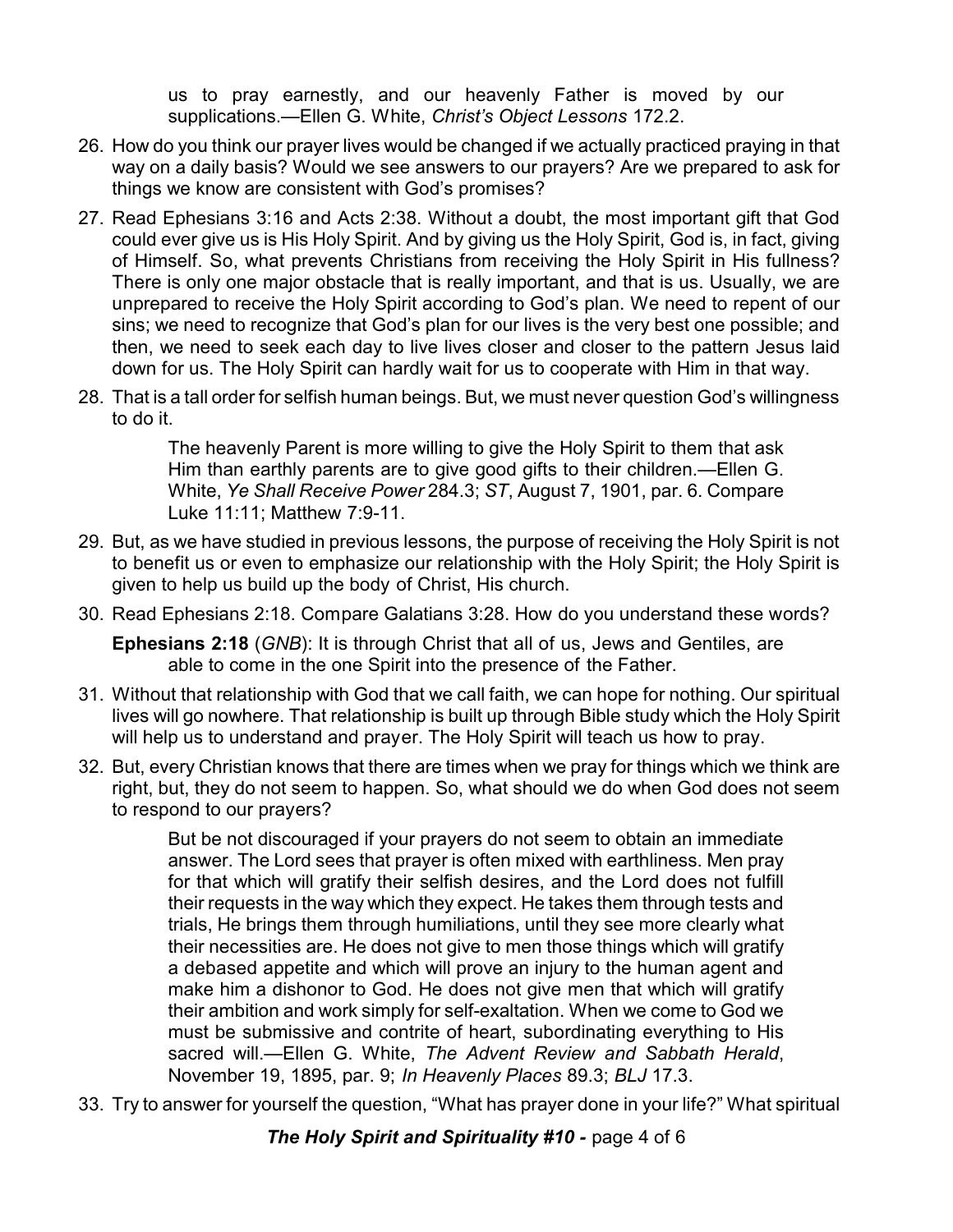impact does it have on you?

- 34. A careful reading of the Bible and/or a careful search of the writings of Ellen White will demonstrate that God asks of us really only three things: 1) Bible study, 2) Prayer, and 3) Witnessing to others. So, why is witnessing necessary? You don't really understand something until you have been able to explain it to someone else. In how many of these three steps is the Holy Spirit involved? How can we experience more of His presence and power? Do we truly and honestly pray that the Holy Spirit will be able to use us to accomplish God's goals? Or, do we more often pray that God will help us to accomplish our own goals?
- 35. God is more than eager to give us the Holy Spirit. And through the Holy Spirit, He seeks to help us understand the life and teachings of Jesus Christ from Genesis to Revelation. If we will allow Him to do so, the Holy Spirit will fill our hearts and our lives in ways which are completely unimaginable to us at this time.
- 36. How often do you pray about things because you want to talk to your best Friend about them? God is prepared to give us the very best gifts. (Psalm 84:11; James 1:17)
- 37. The most meaningful way to enjoy a better relationship with God is to combine Bible study and prayer. Through Bible study God talks to us; through prayer we respond back to Him. That is the closest we can come to real conversation with God. Read a section of Scripture, and think about it; then, talk to God about that passage. There may be portions of it which you cannot fully understand. In some cases you may need to read the passage in a variety of versions. Then, when you think you have understood it, thank God for what you have learned. That is what William Miller did, and he started the advent movement!

If you search the Scriptures with a meek and teachable spirit, your efforts will be richly rewarded. "The natural man receiveth not of the things of the Spirit of God: for they are foolishness unto him: neither can he know them, because they are spiritually discerned." [1 Corinthians 2:14] The Bible should be studied with prayer.—Ellen G. White, *The Advent Review and Sabbath Herald*, June 4, 1889, par. 6; *3SDABC* 1152.3; *YRP* 23.2. [Content in brackets is added.]

- 38. Unfortunately, for many Christians prayer has become more of a duty than a delight. It might even be monotonous as we repeat familiar phrases over and over again. We may not be able to see how God is involved in any way. What could you do to make your prayer life more meaningful? Do you have a favorite place in which to pray? Do you have a regular time to meet with God in Bible study and prayer?
- 39. When we observe Jesus in prayer, we notice at least four things:

1. Jesus recognized that prayer was essential to His spiritual life. Throughout the Gospels, we see Him in prayer often *(Luke 11:1).* [Compare Luke 6:12.]

2. Jesus had specific places that He prayed and specific times to pray *(Mark 1:35)*.

3. Jesus regularly prayed aloud *(Heb. 5:7, 8)*.

4. Jesus completely was surrendered to the Father's will in all of His prayers *(Matt. 26:39)*.—*Adult Teacher's Sabbath School Bible Study Guide* 134. [Content in brackets is added; italic type is in the source.]

**The Holy Spirit and Spirituality #10 - page 5 of 6**